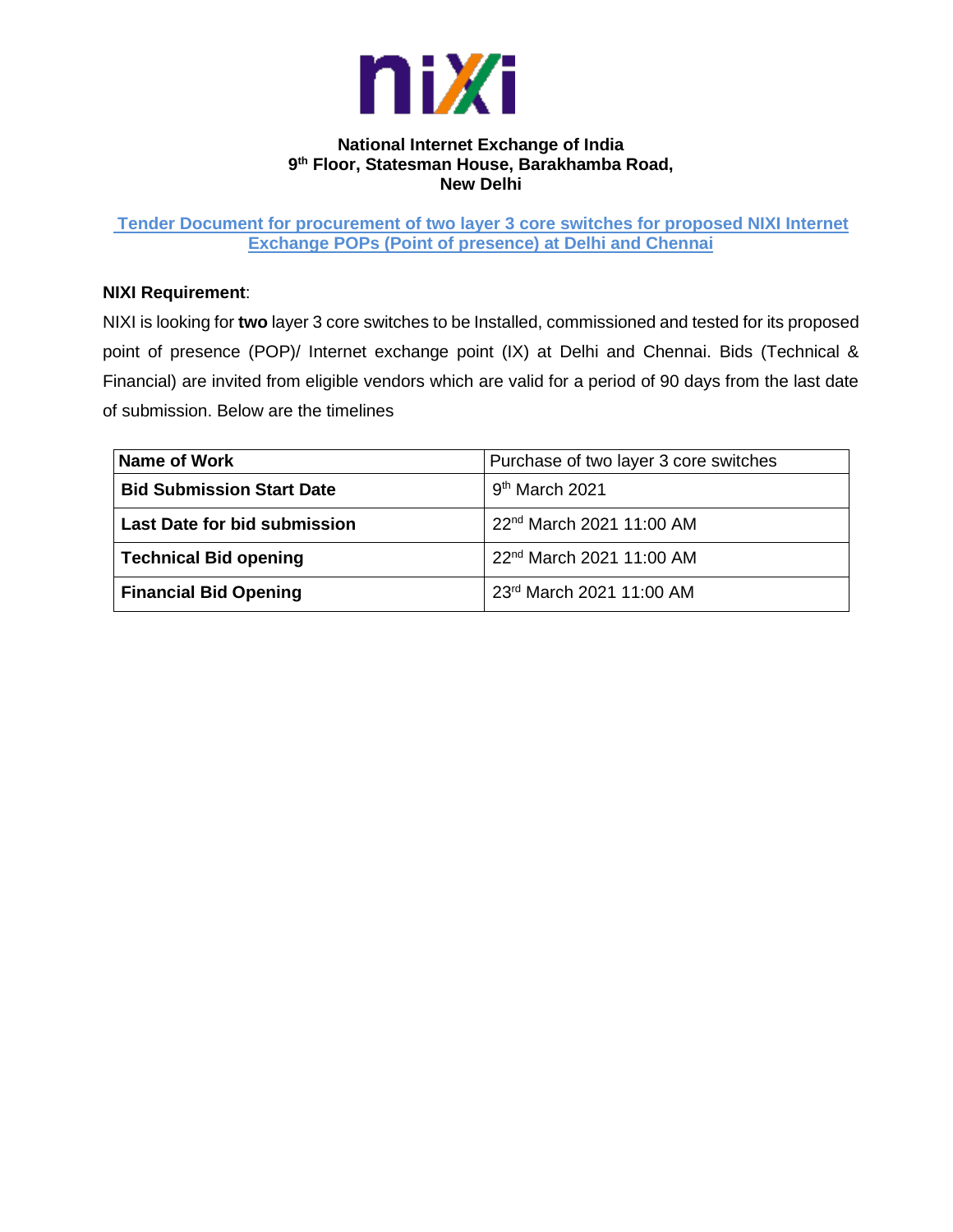## **1. Scope of work:**

i) To supply, installation and support of devices.

ii) 24\*7\*4(24 hours a day, 7 days in a week), 4hrs part replacement, remote support for configuration or any software/IOS issues.

## **2. Tender Eligibility** :

- i) Turnover: Company should have an average turnover of 5 crore per year in last 3 financial years (Documents required). Start-up/MSME exemption for turnover/past performance/experience will be granted as per Govt. of India notifications. To claim same bidder has to submit the copy of certificate from department of Industry policy and trade promotion.
- ii) Company should be a registered company in India under companies Act 2013(Documents required).
- iii) Company should have an experience of at least 3 years in supply and installation of similar equipment in India(Documents required).
- iv) Company should not be blacklisted/barred by central govt./state govt./public sector units (central/state) in last 5 years.

## **3. Address for delivery of Equipment:** Delhi and Chennai

#### **4. Instruction for tender bid submission:**

The bidders are required to submit hard copies of their bids (technical and financial) at NIXI

office, address of which is mentioned in the first page of this document. The bids should be

signed and sealed by the approving authority and submitted in closed envelope at NIXI office.

Adequate measures should be taken by bidder for sanitizing the envelopes and person who will

be delivering the envelopes.

#### **5. Assistance to bidders:**

(i) Any queries relating to the tender document and the terms and conditions contained therein should be addressed to the following email id [abhishek.gautam@nixi.in](mailto:abhishek.gautam@nixi.in) and soumen@nixi.in

#### **6. Instructions for tender process**

a) Bid may be submitted in two parts (Technical and financial). Every part of bid should be in separate envelope and should be sealed.

b) Bidder should submit their compliance against each columns in technical bid. Each column of financial bid should be filled up.

- c) Technical compliance should be supported with relevant documents.
- d) Bids should be completed in all respects, must be submitted on or before the last date specified in the schedule of events.
- e) The NIXI may, at its own discretion, alter/extend the last date for submission of tenders.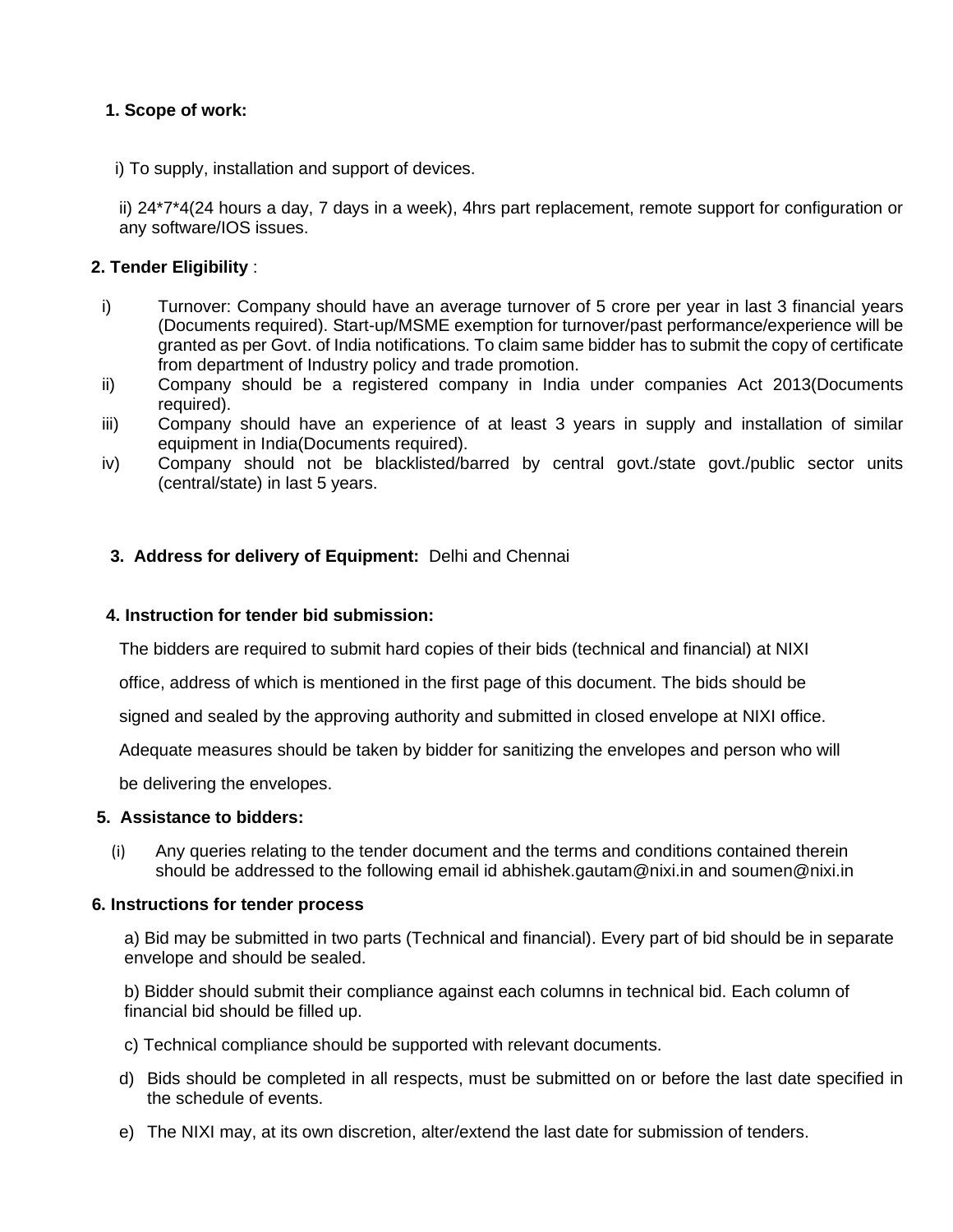- f) All the bids(Technical and Financial) must be valid for a period of 90 days from the last date of submission of the tender for execution of Contract.
- g) In exceptional circumstances, prior to expiry of the original time limit, the NIXI may request the bidders to extend the period of validity for a specified additional period beyond the original validity of 90 days. The request and the bidders' responses shall be made in writing. The bidders, not agreeing for such extensions will be allowed to withdraw their bids.
- h) No Bid shall be modified, substituted or withdrawn by the Bidder after the bids due date.
- i) Any alteration/ modification in the bid or additional information supplied subsequent to the bid's due Date, unless the same has been expressly sought for by the Authority, shall be disregarded.
- j) The bid submitted shall become invalid if: ‐
	- i) The bidder is found ineligible.
	- ii) The bidder does not provide all the documents as stipulated in the bid document.

### **7. Terms and Conditions:**

i) All equipment must be compatible with Indian electrical standards and codes. Engineering documentation on the physical sizes and weights of all major and minor components must be submitted.

ii) The NIXI reserves the right of accepting or rejecting any quotations without assigning any reason thereof.

### **8. Delivery, Installation and Commissioning of Equipment:**

The vendor should agree to deliver the equipment and install and commission all the equipment at the specific location identified by NIXI personnel in the respective nodes. NIXI shall reject the component/equipment supplied if it does not comply with the specifications or does not function properly after installation. The contractor shall replace the non-functioning or defective equipment or its spares immediately and ensure proper functioning of all equipment.

#### **9. Warranty Clause:**

- I. Warranty shall include free maintenance of the whole equipment supplied including free replacement of parts and all software updates and upgrades. The defects, if any, shall be attended to on immediate basis and replacement part shall be supplied to NIXI location within 4 hours of escalation. In no circumstances, the NIXI exchange shall be down for more than 4 hours and necessary replacement will be provided on immediate basis for the same. Penalty will be applicable with Rs. 5000/- day for delay in NIXI operations due to delay in replacement.
- II. The on-site comprehensive warranty will start from the date of successful installation of equipment by NIXI. All items shall be covered with five-year on-site comprehensive warranty (as per scope of work).
- III. The vendor shall quote and assure to maintain (AMC) entire system(with spare cards) for a period of 5 years.
- IV. All ongoing software and AMC upgrades for all major and minor releases should be provided during the warranty period without any additional payment by NIXI.
- V. The vendor shall ensure that that there is a back-to-back agreement with OEM to meet above hardware and software warranty terms.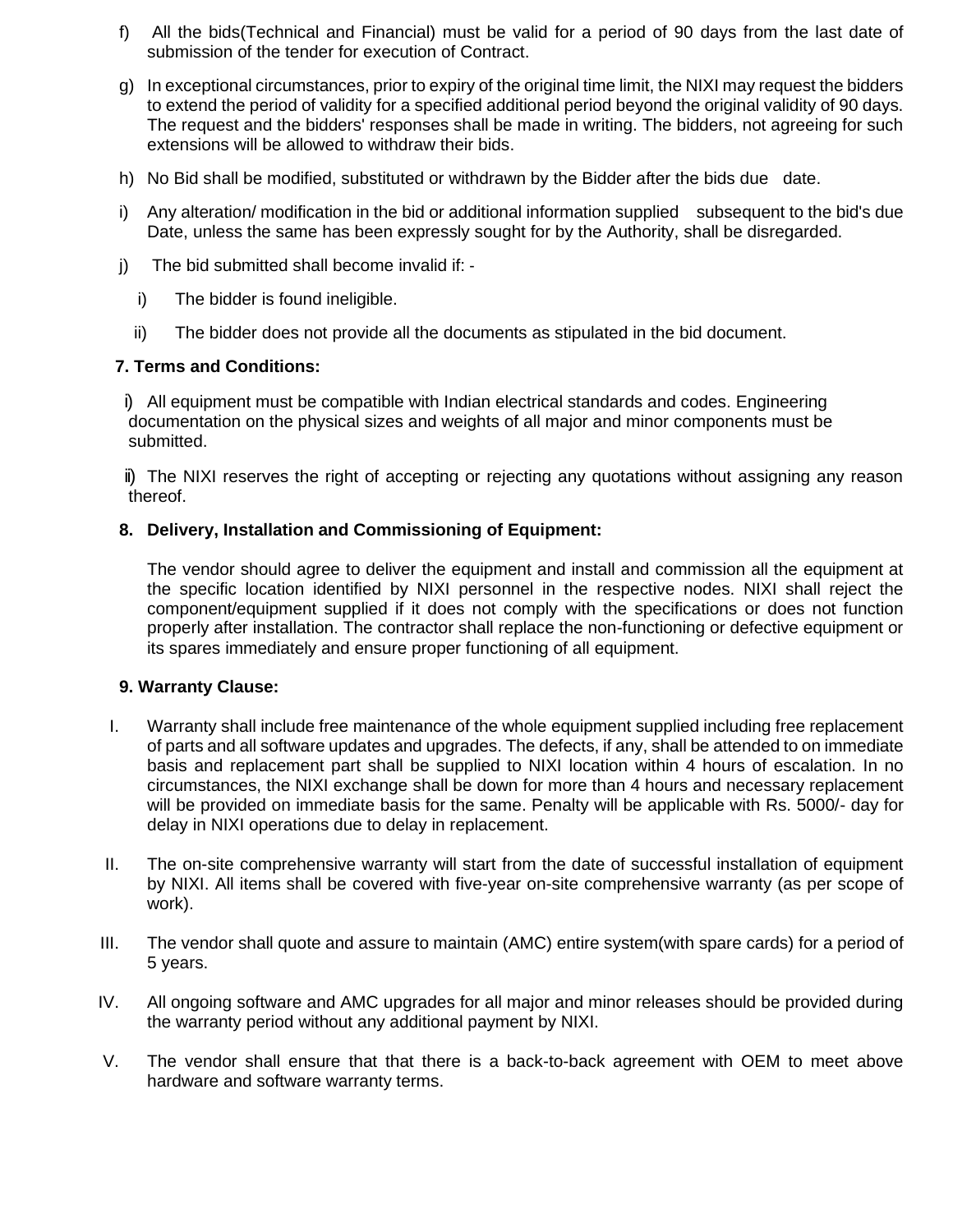- VI. During the period of support, the vendor shall:
	- a) Support the entire hardware/software of equipment.
	- b) Diagnose the hardware/software faults and rectify the hardware/software faults detected.
	- c) Repair and replace the faulty parts or part thereof.
	- d) Upkeep the software periodically including implementation of patches, if required.
	- e) Periodically analyze the health of various components of system.
	- f) Contractor shall carry out support activities as per requirement of NIXI.

### VII. Repair and Maintenance

- a) Vendor shall station their Technical Support Engineers (TSEs) for providing services to NIXI at their office to meet the criteria of turnaround time for fault restoration/faulty unit repair etc.
- b) Vendor shall assign an Account Support Manager for NIXI, who shall act as a single point of contact for NIXI for handling any service related issues during the agreement period.
- c) Vendor shall ensure the availability of spare cards at different locations to meet the criteria of turnaround time for fault restoration/faulty unit repair etc.
- d) Vendor shall ensure that all the TSEs are competent and responsible engineers and are capable of giving all types of necessary technical/assistance to NIXI representatives in respect of all the hardware and software components of Equipment as well as capable of attending faults/resolving problems whenever needed.
- e) Contractor shall also ensure availability of experts in case of non-rectification of the faults by TSEs.
- f) Vendor shall make the arrangements for taking out the faulty cards/units from NIXI nodes after replacing them with new working card, during support period.
- g) Vendor shall bear the entire cost including freight, insurance etc and other incidental charges related to replacement of cards or switch. It shall also include any interconnecting cables also including power cables, networking cables etc.
- h) In case the faulty equipment/card/part is replaced, the replaced equipment/card/part shall become the property of NIXI and the defective will become the property of vendor.

## **10. Permits, Taxes and other duties:**

The vendor shall obtain necessary road permits and pay all necessary taxes and duties in delivering the equipment. NIXI is not responsible for the same

| S. No. | Details                                                                                                                  | Fees payable<br>(% of contract<br>value) | Remarks                              |
|--------|--------------------------------------------------------------------------------------------------------------------------|------------------------------------------|--------------------------------------|
|        | Delivery of Equipment                                                                                                    | 50                                       | Payable upon delivery                |
| າ      | Satisfactory completion of<br>installation and running duly<br>certified by NIXI team                                    | 40                                       | Payable upon successful installation |
| 3      | After completion of one year with<br>successful completion of warranty<br>and after signing agreement for 5<br>vears AMC | 10                                       | Payable at the end year 1            |

## **11. Payment Schedule**:

The vendor shall charge all applicable taxes as per the prevailing tax laws in India. All the payment to the contractor shall be subject to tax deductions under the prevailing tax laws of India.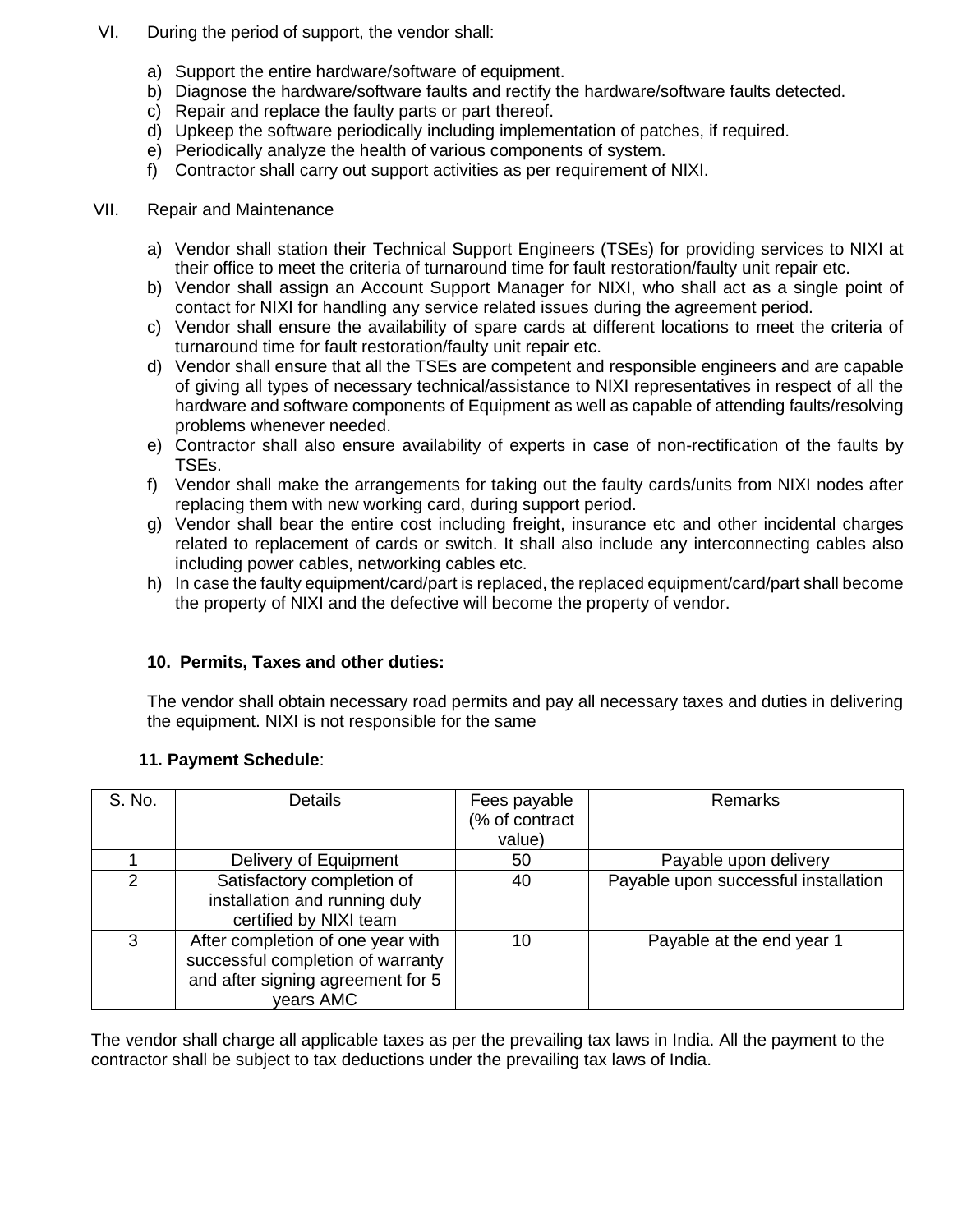## **12. Bank Guarantee:**

10% of total quoted amount in tender as performance bank guarantee, which will be returned after one year. Below is the format of bank guarantee:-

We \_\_\_\_\_\_\_\_\_\_\_\_\_\_\_\_\_bank do hereby undertake to pay the amounts due and payable under this guarantee without any demur merely or a demand from '\_\_\_\_\_\_\_\_\_\_\_\_' (name of entity for whom bank guarantee is given) stating that the amount claimed is due by way of loss or damage caused to or would cause to or suffered by '(name of entity for whom bank guarantee is given) by reason of any breach by the said tenderer(s) of any of the terms or conditions contained in the said tender or by reason of the said tenderer's failure to keep the tender open. any such demand made on the bank shall be conclusive as regards the amount due and payable by the bank under this guarantee. However, our liability under this quarantee shall be restricted to an amount not exceeding guarantee shall be restricted to an amount not exceeding  $(Rs.$ 

We \_\_\_\_\_\_\_\_\_\_\_\_\_\_\_\_\_\_\_\_\_\_\_\_\_\_\_\_bank further agree that the guarantee herein contained shall remain in full force and effect during the period that would be taken for the finalisation of the said tender and that it shall continue to be enforceable till the said tender is finally decided and order placed on the successful tenderer and/ or till all the dues of \_\_\_\_\_\_\_\_\_\_ (name of Entity for whom Bank Guarantee is given) under/or by virtue of the said tender have been fully paid and its claims satisfied or discharged or till a duly authorised officer of \_\_\_\_\_\_\_\_\_\_\_\_\_\_(name of Entity for whom Bank Guarantee is given) certified that the terms and conditions of the said tender have been fully and properly carried out by the said tenderer(s) and accordingly discharges the guarantee.

Unless a demand or claim under this guarantee is made on us in writing on or before the \_\_\_\_\_\_\_\_\_\_\_\_\_to include 3 months claim over and above the period mentioned in the paragraph for the validity of the bank guarantee in the tender we shall be discharged from all liability under this guarantee thereafter.

We \_\_\_\_\_\_\_\_\_\_\_\_\_\_\_\_\_\_\_\_\_\_\_\_\_\_\_\_\_\_bank, lastly undertake not to revoke this guarantee during its currency except with the previous consent of  $\overline{a}$  (name of Entity for whom Bank Guarantee is given) in writing.

Dated day of 2021.

Corporate Seal for Bank.

## **13. Evaluation Criteria** :

i)Technical evaluation will be based on technical compliance. Absence of non-compliance or nonsubmission of technical supporting documents may lead to rejection of bid.

- ii) Eligibility conditions may be met 100% No relaxation is permitted.
- iii) L1 bidders will be selected separately for Delhi and Chennai. The bid will be evaluated after adding (a) and (b) parts of financial bid. No taxes will be added during evaluation.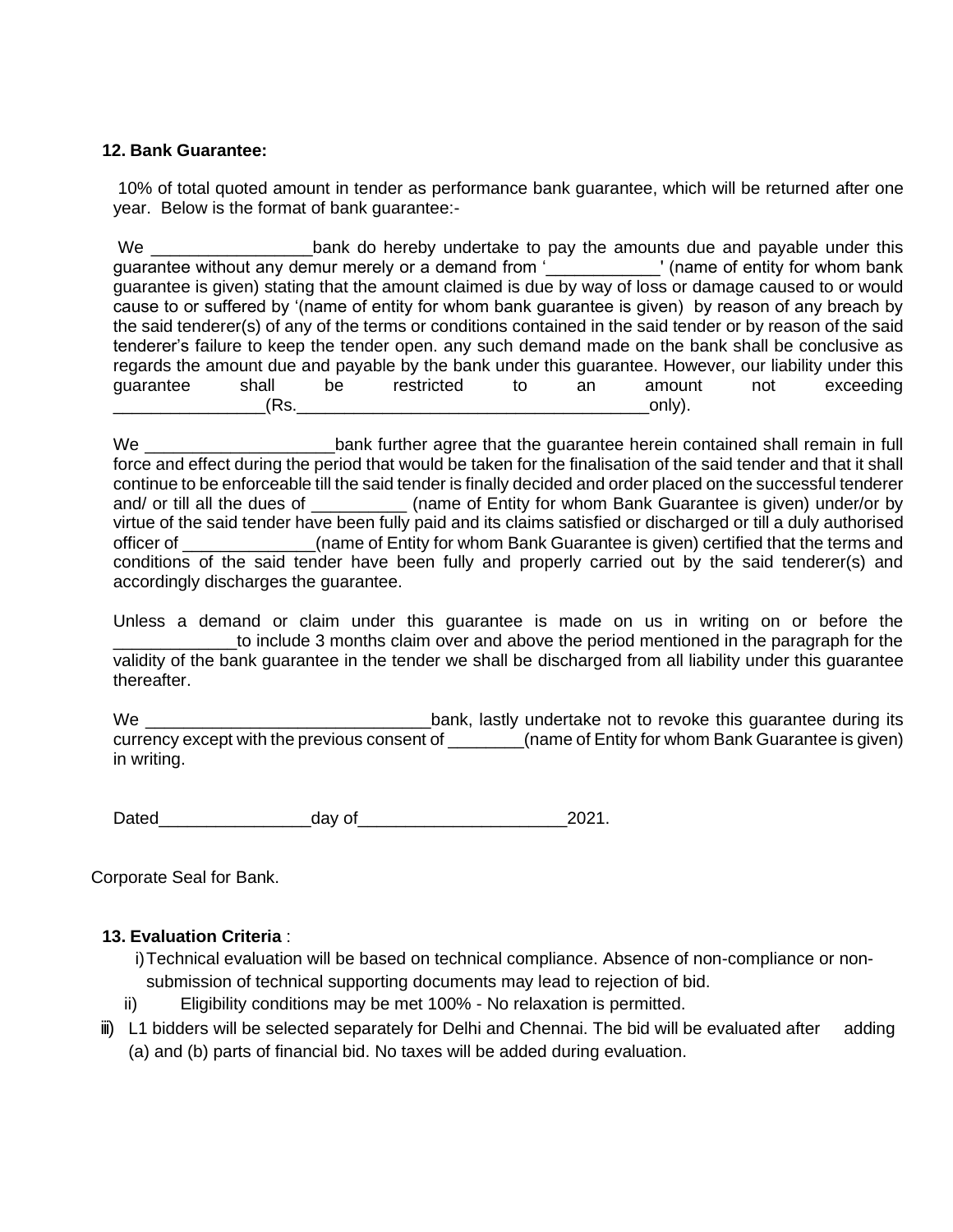## **14) Legal Clause :**

- a. **Entire Agreement** : The Agreement constitutes the entire agreement between the Parties with respect to the matters addressed herein and can only be modified through a written instrument signed and agreed with consensus-ad-idem by both parties.
- b. **Governing Law and Jurisdiction**: This Agreement shall be construed and governed in accordance with the laws of India. Further, in case of any dispute/Lis between the parties, the same shall be referred to the Arbitration and shall be decided as per the provisions of the Arbitration & Conciliation Act, 1996 (amended and updated as of date). Any Appeal or petition against the Arbitration Award/Final Order/Judgment shall be filed in and decided by Courts in Delhi, India.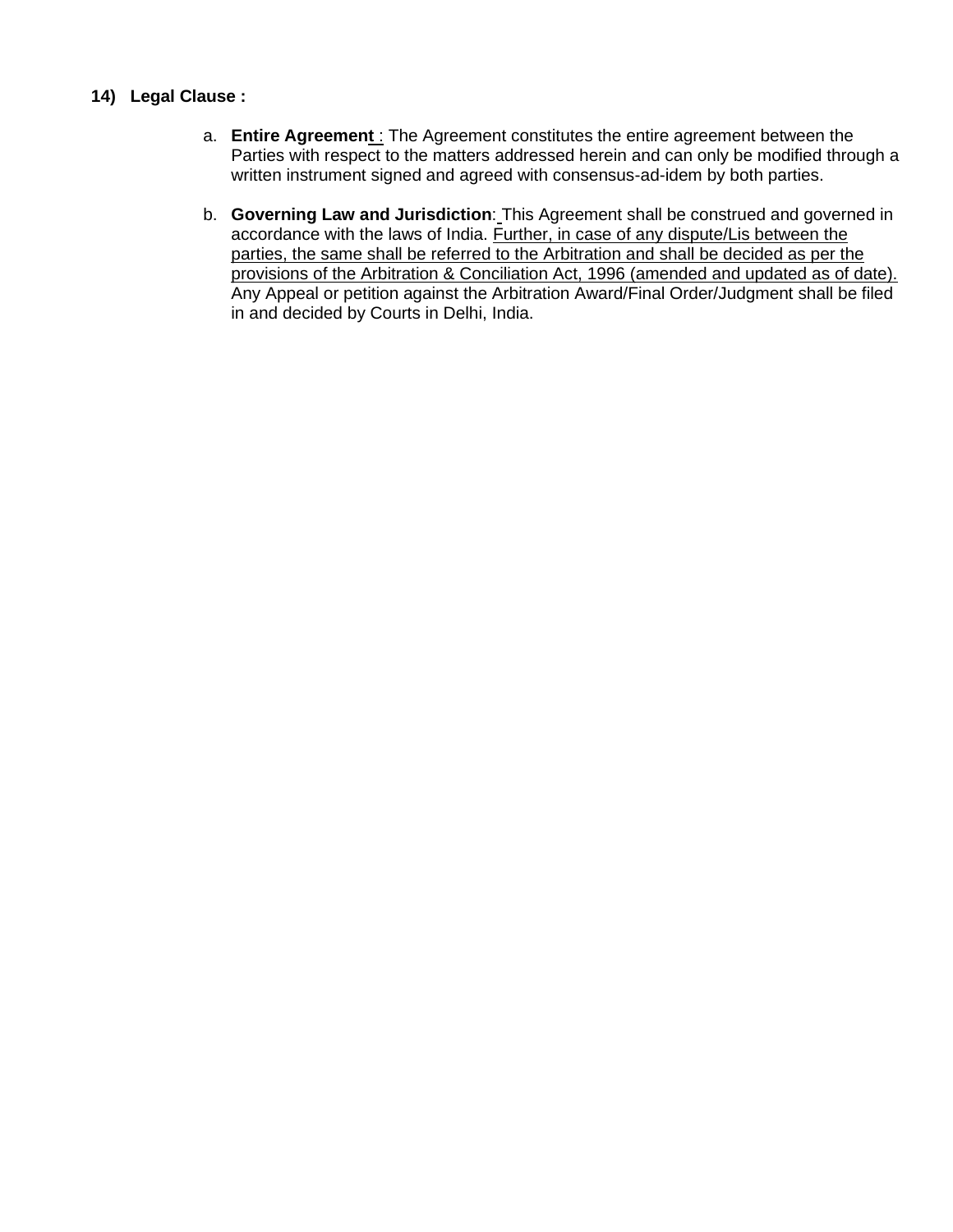**A. Format of Technical bid**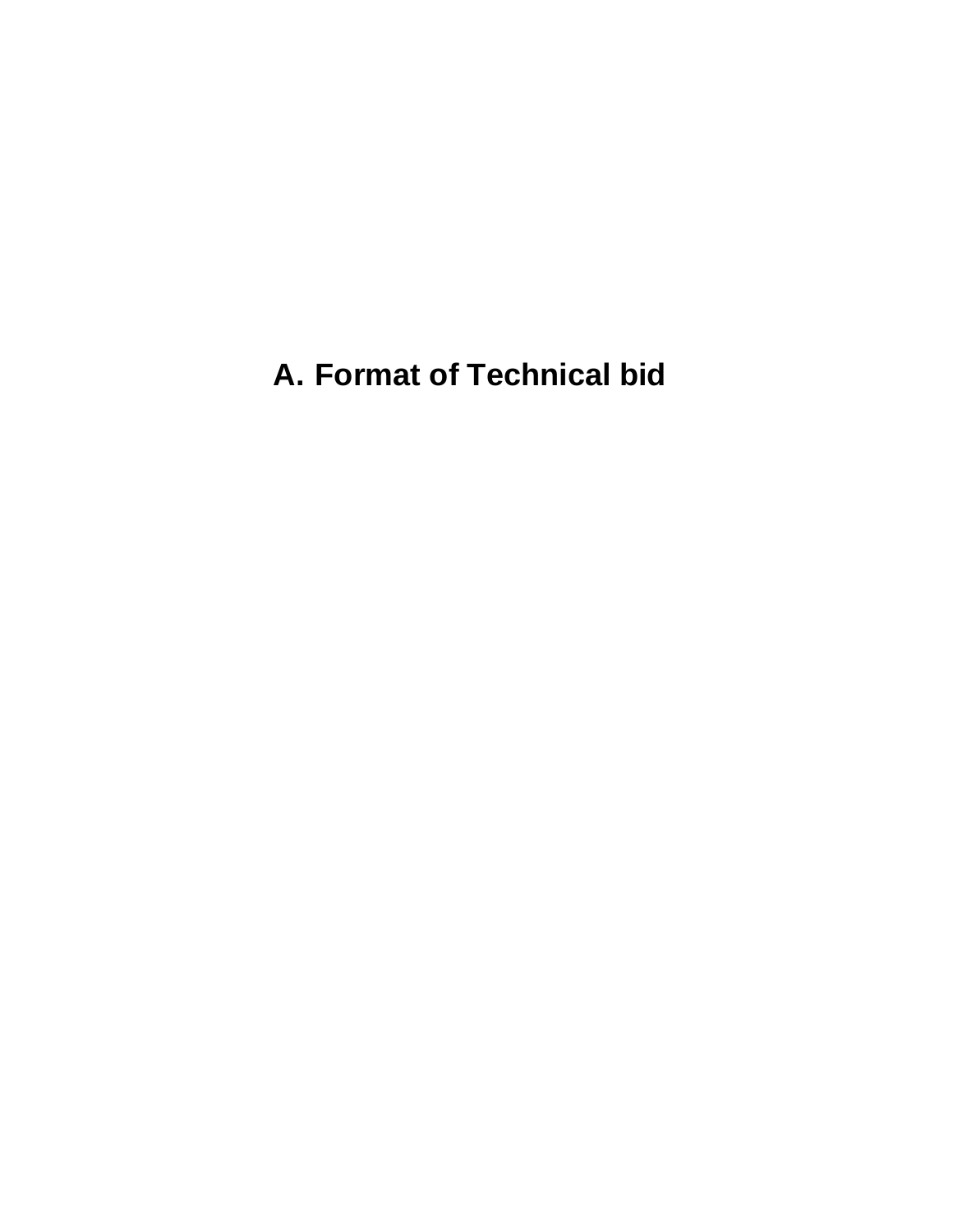| <b>SI. No.</b> | <b>Features</b>                       | <b>Description</b>                                                                                                                                                                                                                                | <b>Compliance</b><br>(Y/N) |
|----------------|---------------------------------------|---------------------------------------------------------------------------------------------------------------------------------------------------------------------------------------------------------------------------------------------------|----------------------------|
|                |                                       | Min of 48 nos of 1/10/25G ports and 8 nos of 40/100G QSFP ports<br>with 4 x 10/25G breakout support. Should support RS-FEC as<br>defined in IEEE 802.3by, on all ports to minimize errors.                                                        |                            |
|                |                                       | Shall be 1 RU Rack Mountable.                                                                                                                                                                                                                     |                            |
|                |                                       | Switch should have wire-speed throughput, non-blocking on all the<br>ports. Switch should have minimum 2GB of deep packet buffer with<br>virtual output Queue architecture to avoid packet drops inside the<br>switch fabric as much as possible. |                            |
| 1              | <b>Architecture</b>                   | Switch should have hot swappable and field replaceable internal<br>redundant power supply and FAN from day one. Switch should<br>be provided with AC power supply and India power cords. Max power<br>consumption should be under 500W.           |                            |
|                |                                       | The switch should have 1 x USB Port, 1x OOB management port<br>and 1x serial console port.                                                                                                                                                        |                            |
|                |                                       | Switch should support IPv4 and IPv6.                                                                                                                                                                                                              |                            |
|                |                                       | Modular OS with support for fault containment and repair with state<br>recovery. Should have support for software patching without taking a<br>reboot.                                                                                            |                            |
|                |                                       | Switch should have non-blocking architecture and should have<br>switching bandwidth up to 1.7Tbps- 2.0 Tbps.                                                                                                                                      |                            |
|                |                                       | Switch should have 64-Byte Packet Forwarding Rate up to 700<br>Mpps-1000 Mpps.                                                                                                                                                                    |                            |
|                |                                       | The switch should support 512 SVI and 4000 VLAN IDs.                                                                                                                                                                                              |                            |
| $\overline{2}$ | <b>Performance</b><br>and Scalability | Switch should support Jumbo Frames up to 9K Bytes on all Ports.                                                                                                                                                                                   |                            |
|                |                                       | The switch should support 80K MAC addresses                                                                                                                                                                                                       |                            |
|                |                                       | Switch should minimum memory DRAM 8GB and Flash 4Gb                                                                                                                                                                                               |                            |
|                |                                       | The switch should support suitable technology for building<br>redundancy (active-active, active-passive) among two switches over<br>100 Gig connectivity                                                                                          |                            |
| $\mathbf{3}$   |                                       | Switch should support minimum 256K IPv4 and IPv6 LPM routes.                                                                                                                                                                                      |                            |
|                |                                       | Switch should support up to 4K multicast routes                                                                                                                                                                                                   |                            |
|                | Layer 3                               | The Switch should support IP Multicast and PIM, PIM Sparse Mode<br>for Wired connections                                                                                                                                                          |                            |
|                | features                              | The Switch should support static and dynamic routing with OSPF,<br>OSPFv3, ISIS(v4 and v6), BGP and RPKI                                                                                                                                          |                            |
|                |                                       |                                                                                                                                                                                                                                                   |                            |
|                |                                       |                                                                                                                                                                                                                                                   |                            |
|                |                                       |                                                                                                                                                                                                                                                   |                            |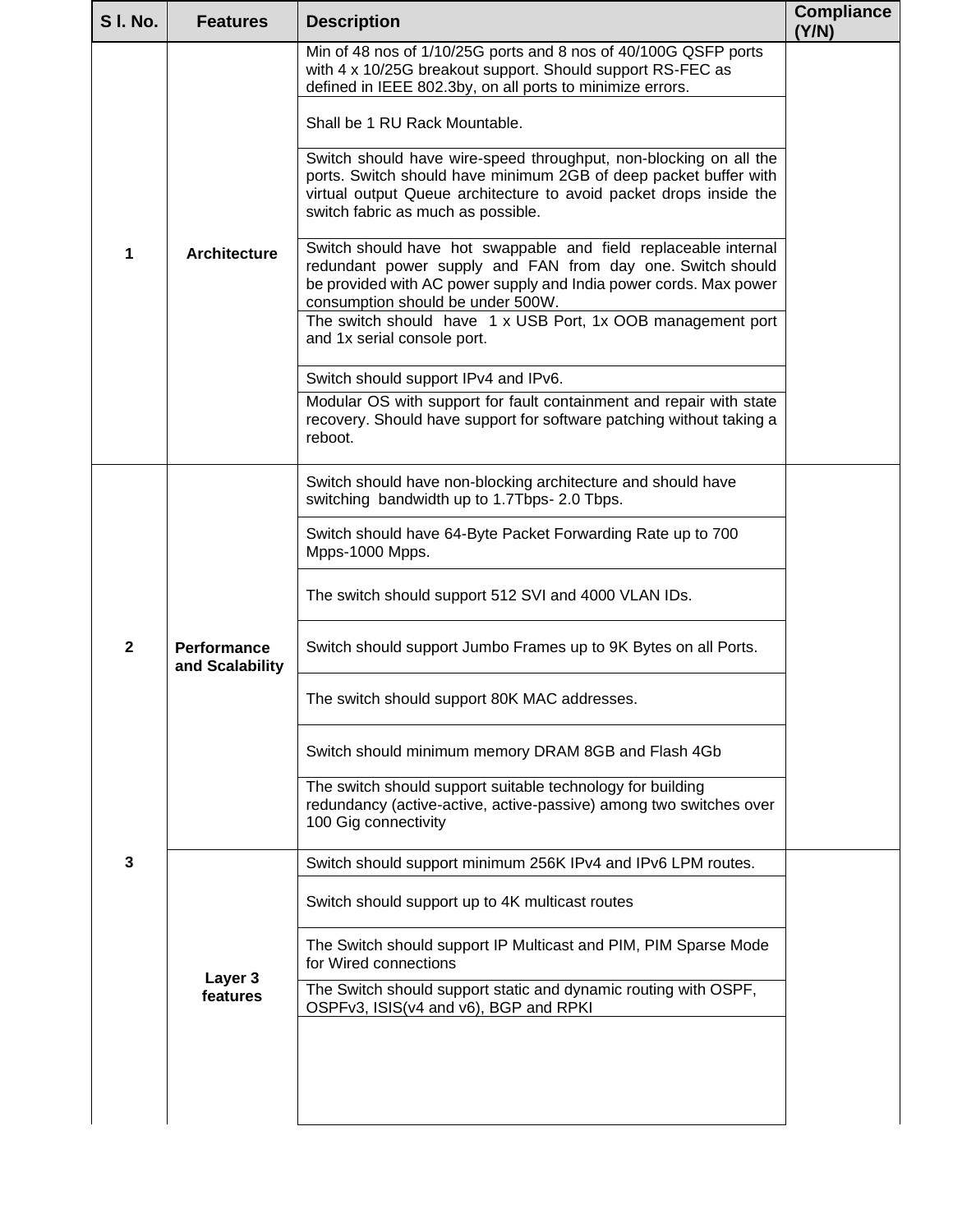|   |                                            | The switch should have Automatic Negotiation of Trucking/link-<br>aggregation Protocol, to help minimize the configuration & errors.                                                                               |  |
|---|--------------------------------------------|--------------------------------------------------------------------------------------------------------------------------------------------------------------------------------------------------------------------|--|
| 4 |                                            | The switch should support IEEE 802.1Q VLAN encapsulation.                                                                                                                                                          |  |
|   | Layer 2<br>features                        | The Switch should have Spanning Tree/PVST+, MSTP, RSTP to<br>provide redundant links while preventing network loops.                                                                                               |  |
|   |                                            | The switch should have suitable technique for better Performance<br>and better reliability with stability.                                                                                                         |  |
|   |                                            | The switch should support open standard or similar mechanisms to<br>allow for unidirectional links caused by incorrect fiber-optic wiring or<br>port faults to be detected and disabled on fiber-optic interfaces" |  |
|   |                                            | Switch should support at least 4K hardware based ACL with support<br>for Port based ACL                                                                                                                            |  |
|   | <b>Network</b><br>security                 | The switch should have IEEE 802.1x providing user authentication.<br>Or should have equivalent feature like radius server authentication<br>for device administration                                              |  |
| 5 | features                                   | The switch should have STP BPDU port protection, STP root guard,<br>IGMP v2/v3 Snooping, Port Security features.                                                                                                   |  |
|   |                                            | The switch should have TACACS+ and RADIUS authentication<br>enable centralized control of the switch and restrict unauthorized<br>users from altering the configuration.                                           |  |
|   |                                            | Supplied with min 5 years of direct OEM warranty and TAC support.                                                                                                                                                  |  |
|   |                                            | The Switch should support Secure management access delivers<br>secure encryption of all access methods (CLI, or MIB) through<br>SSHv2, SSL, and/or SNMPv3                                                          |  |
|   |                                            | The switch should support SNMPv1, SNMPv2c, and SNMPv3.                                                                                                                                                             |  |
|   |                                            | The switch should have suitable technology for flow monitoring and<br>management.                                                                                                                                  |  |
| 6 | <b>Operations and</b><br><b>Management</b> | The Switch should be SDN capability with OpenFlow/Open<br>stack/Directflow or REST API support.                                                                                                                    |  |
|   |                                            | The switch should support telnet, ssh, Ping and traceroute over<br>ipv6 and ipv4                                                                                                                                   |  |
|   |                                            | The Switch should support dual firmware, configuration rollback and<br>configuration session                                                                                                                       |  |
|   |                                            | The switch should have capability to be centrally managed and<br>monitored from other OEM NMS software.                                                                                                            |  |
|   |                                            | should support tracking changes in MAC table, ARP, IPv6 neighbor<br>table and IPv4, IPv6 route table for troubleshooting purpose.                                                                                  |  |
|   |                                            | Switch should support API Driven configuration and support<br>OpenConfig models over gRPC and Netconf. It should support<br>automation tool like python, bash, ansible and containers.                             |  |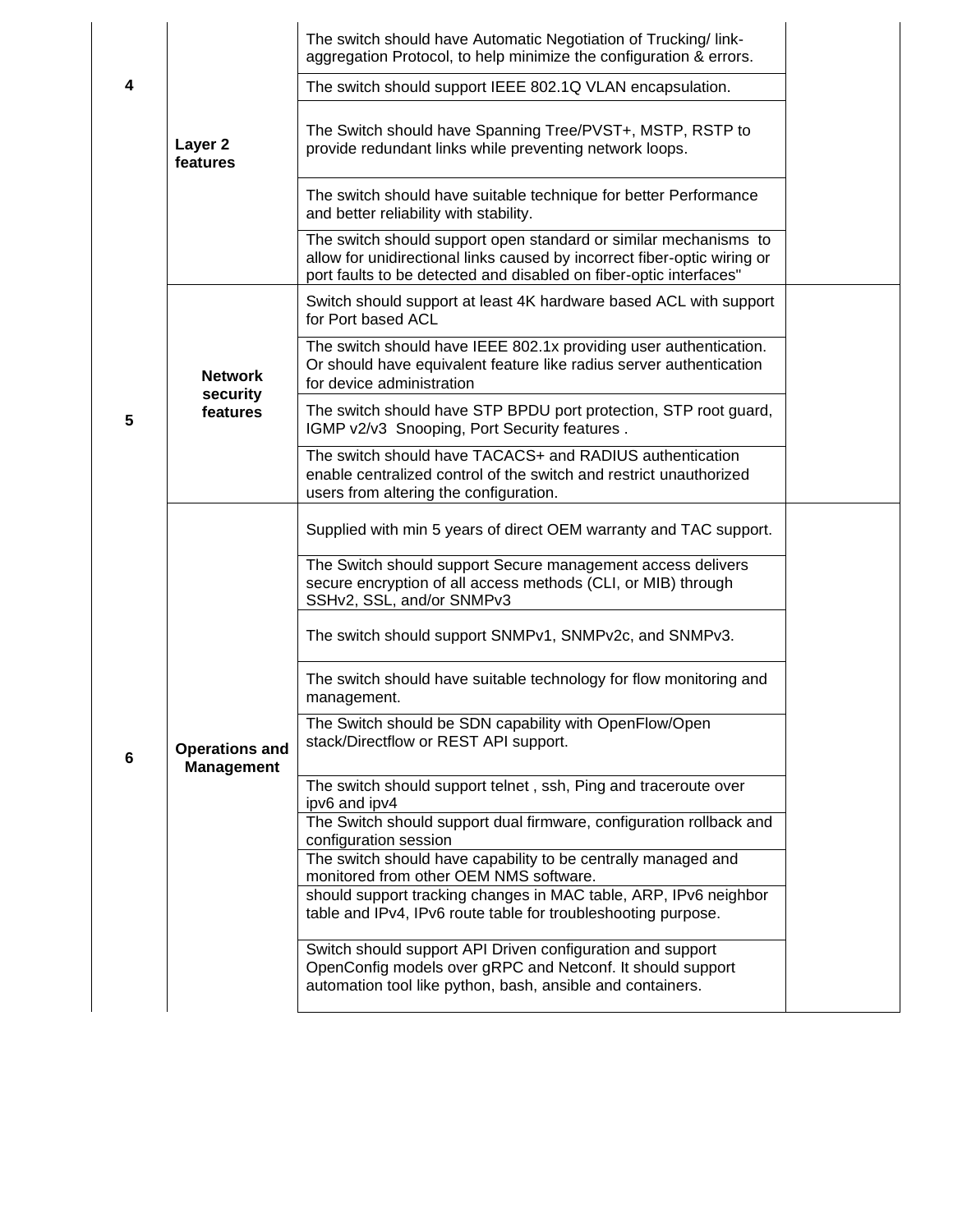| $\mathbf{1}$   | Console cable, Active Twinax cable and power cable (As per Indian standards)<br>as per the requirement to be provided. All Cables shall be factory-terminated.                                              |  |
|----------------|-------------------------------------------------------------------------------------------------------------------------------------------------------------------------------------------------------------|--|
| $\mathcal{P}$  | All the licenses required to implement the features specified in this document<br>shall be provided.                                                                                                        |  |
| 3              | The switch shall conform to IEC-60950/CSA-60950/EN-60950/UL-60950<br>standard for safety requirements of information technology equipment.                                                                  |  |
| $\overline{4}$ | The offered equipment must be able to operate in the following environmental<br>conditions:<br>a) Operating temperature: $0^{\circ}$ C to $40^{\circ}$ C<br>b) Relative Humidity: 15% to 95% Non-condensing |  |
| 5              | The Offered equipment shall have FCC, EN55022/EN61000-3-2 certification or<br>equivalent international certification for electromagnetic interference.                                                      |  |
| 6              | All Functionalities of Switch shall be IPv6 compliant and it should work on IPv6<br>Platform without any additional hardware/ software.                                                                     |  |
| $\overline{7}$ | The offered product series or its operating system series must have achieved<br>Common Criteria Certification of EAL3+/ NDPP or higher in the Common<br>Criteria certification.                             |  |
| 8              | All LAN Components switches must have same Operating System Architecture                                                                                                                                    |  |
| 9              | All the components should be from same OEM.                                                                                                                                                                 |  |

| Warranty                                                      |  |
|---------------------------------------------------------------|--|
| Min 5 years AMC including direct OEM warranty and TAC support |  |

## SFPs

|               | <b>SFP Module / Transceivers</b>                                                                                                                                                 |  |
|---------------|----------------------------------------------------------------------------------------------------------------------------------------------------------------------------------|--|
|               | Each Switch should be equipped with 46 Nos 10G BASE-LR (Up to 10)<br>Kms) & 2 Nos. 10/25G BASE-LR dual-rate SFP Module, (Up to 10 Kms)<br>from day 1.                            |  |
| $\mathcal{P}$ | Each Switch should be equipped with 4 Nos of 40Gig QSFPs (up to 10)<br>KM on duplex fiber LC connector), and 4 Nos of 100Gig QSFPs (up to 10<br>KM on duplex fiber LC connector) |  |
| 3             | Each Switch should be equipped with 2 Nos of 1000baseT copper SFP.                                                                                                               |  |